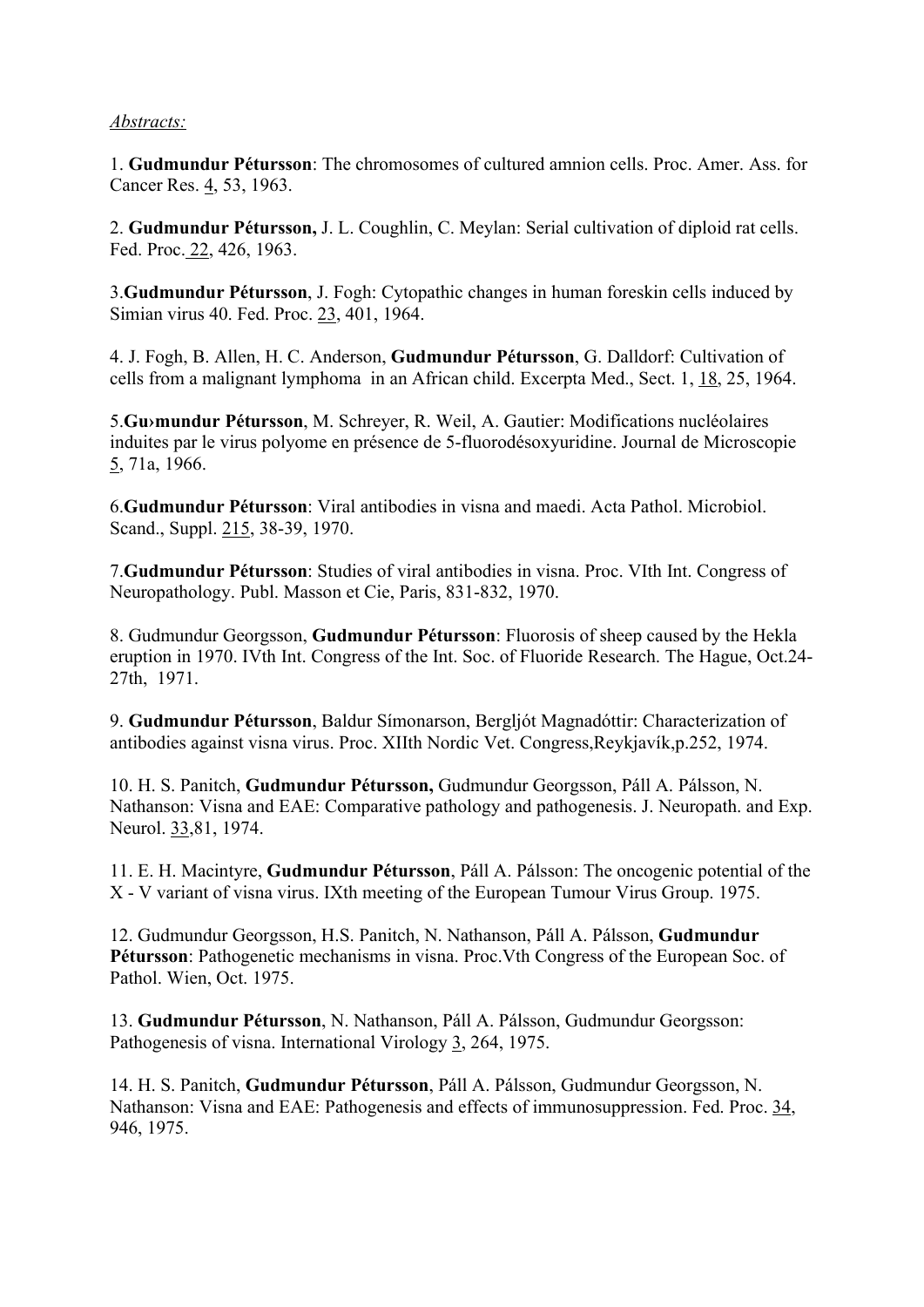15. H. S. Panitch, Gudmundur Pétursson, Gudmundur Georgsson, Páll A. Pálsson, N. Nathanson: Pathogenesis of visna III. Effect of immunosuppression upon early central nervous system lesions. J. Neuropath. Exp. Neurol. 35,337. Abstr. Am. Ass. Neuropath, 1976.

16. N. Nathanson, Gudmundur Georgsson, H. S. Panitch, Páll A. Pálsson, Gudmundur Pétursson: Pathogenesis of visna I. Sequential virological, immunological and pathological observations. J. Neuropath. Exp. Neurol. 35,337. Abstr. Am. Ass. Neuropath., 1976.

17. Gudmundur Pétursson, Gudmundur Georgsson, Páll A. Pálsson, H. S. Panitch, N. Nathanson: Pathogenesis of visna: Role of the immune response in lesion production and virus persistence. Ann. Meeting . Am. Soc. for Microbiol.,p. 224, 1977.

18. Gudmundur Pétursson, N. Nathanson, Gudmundur Georgsson, H. S. Panitch, J. R. Martin, Páll A. Pálsson: Immunological factors in the pathogenesis of visna. IVth. Int. Congress of Virology . The Hague, 1978.

19. Gudmundur Georgsson, J. R. Martin, Páll A. Pálsson, N. Nathanson, Elsa Benediktsdóttir, Gudmundur Pétursson: The ultrastructure of CSF sediment in visna. XIXth Scand. Congress of Pathol. and Microbiol. p 380, 1979.

20. Gudmundur Pétursson, N. Nathanson, Roger E. Lutley: Antigenic variation during visna infection. Vth Int. Congress of Virol. Strasbourg August 2-7, Abstracts p. 121, 1981.

21. Guðmundur Pétursson, Karl Skírnisson, Sigurbjörg fiorsteinsdóttir: Inflúensa í dýrum á Íslandi ( Influenza of animals in Iceland ). Research Conference, Medical Faculty, Univ. of Iceland, 15, 1982.

22. Guðmundur Pétursson, Roger E. Lutley, N. Nathanson: Afbrigði visnuveiru ( Antigenic variants of visna virus ). Research Conference, Medical Faculty, Univ. of Iceland. 18, 1982.

23. Gudmundur Pétursson: Virus - neutralizing activity in experimental visna. Restriction to highly charged molecules within the IgG1 immunoglobulin subclass. XIVth Ann. Meeting Scand. Soc. for Immunology, Beitostølen, Norway, 1983.

24. Guðmundur Pétursson. Siðareglur lækna. Ný viðhorf? ( Medical ethics. New attitudes? ). Ráðstefna samtaka heilbrig›isstétta um siðareglur heilbrigðisstétta. Reykjavík, May 4th 1984.

25. Gudmundur Georgsson, D. J. Houwers, Kári Stefánsson, Páll A. Pálsson, Gudmundur Pétursson: Immunocytochemical detection of infected cells in the CNS in visna and AIDS. Proc. Xth Int. Congress of Neuropathol. Stockholm, 341, 1986.

26. Ólafur S. Andrésson, O. Closs, Gudmundur Gu›mundsson, Eggert Gunnarsson, Roger E. Lutley, Bergljót Magnadóttir, Gudmundur Péturson, Björn Þorsteinsson, Sigurbjörg fiorsteinsdóttir: Monoclonal antibodies to Mycobacterium paratuberculosis. XV Annual Meeting of the Scandinavian Society for Immunology, Odense, Denmark. May 18 - 20 1984.

27. Guðmundur Georgsson, D. J. Houwers, Kári Stefánsson, Páll A. Pálsson, Guðmundur Pétursson: Ónæmislitun veiruprótína í miðtaugakerfi í visnu og eyðni (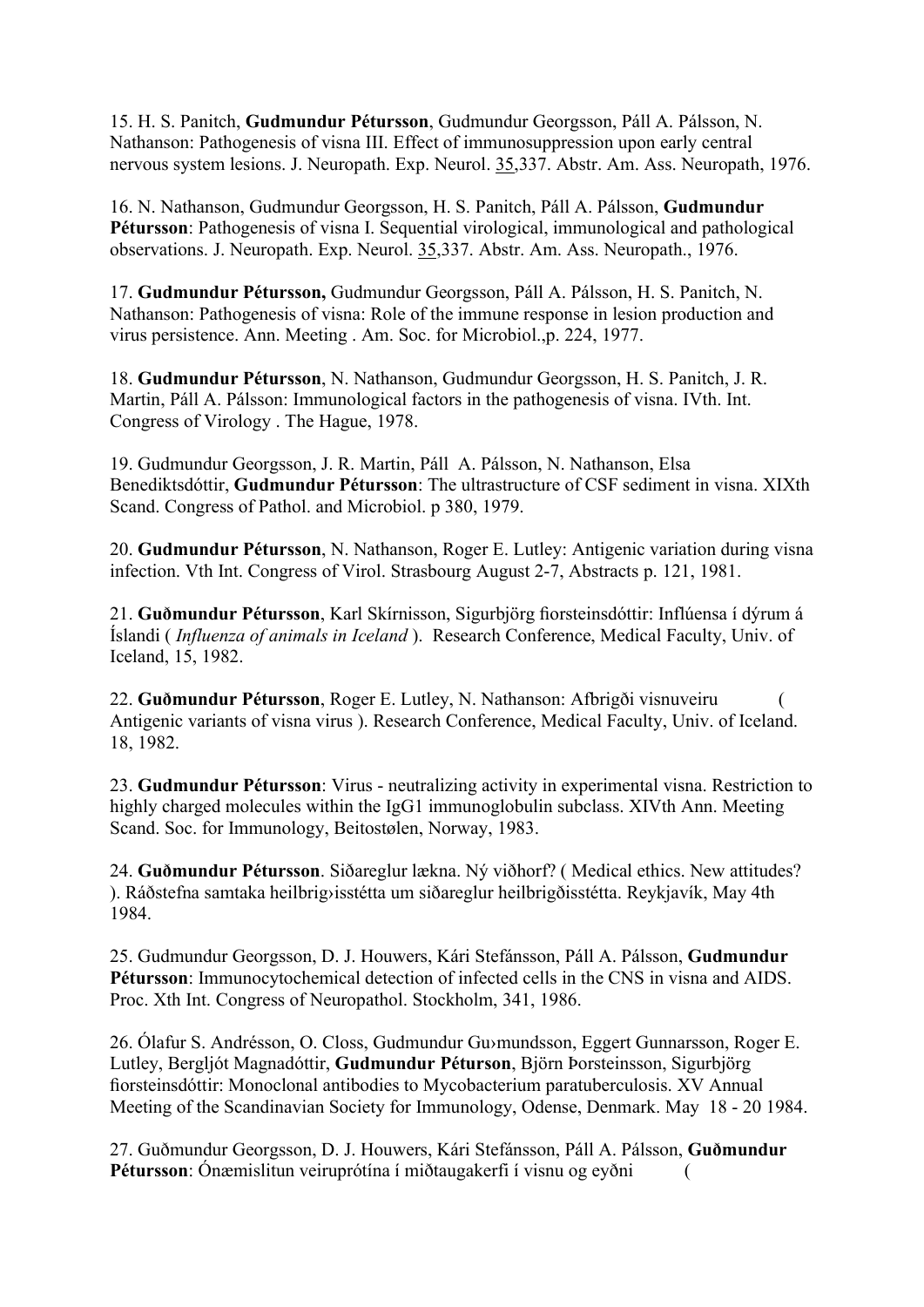Immunostaining of viral proteins in the CNS in visna and AIDS ). Research Conference, Medical Faculty, Univ. of Iceland. 3, 1986.

28. Gudmundur Georgsson, Páll A. Pálsson, Gudmundur Pétursson: Pathogenesis of visna. A multidisciplinary approach to myelin diseases. Advanced Research Workshop. Istituto Superiore di Sanitá, Rome, 51, 1986.

29. Gudmundur Pétursson: Maedi - visna and scrapie in sheep. Recent developments. Proc. XVth Nordic Vet. Congress. Stockholm, 273-276, 198630

30. Gudmundur Pétursson: Visna and AIDS. Comparative aspects. IXth Int. Symp.World Ass. Vet. Microbiologists, Immunologists and Specialists in Infectious Diseases. ( W. A. V. M. I. ). Perugia, 20-23, 1986.

31. Gudmundur Pétursson, Gudmundur Georgsson, Páll A. Pálsson,, N. Nathanson: Long term studies on the virus - host interactions in visna. XVIIth Ann. Meeting Scand. Soc. Immunol. and IInd Summer School of Monoclonal Antibodies, Tampere, Finland. 119, 1986.

32. Gudmundur Georgsson, Páll A. Pálsson, Gudmundur Pétursson: Visna and the central nervous system. XIth Scand. Virus Symp, Ann. Meeting of the Scand. Neuropathol. Soc. and IIId Northern Lights Neuroscience Symposium. Virus and the Brain. Reykjavík. 76, 1989.

33. Gudmundur Pétursson, R. Hoff-Jørgensen, K. Dalsgård, Páll A. Pálsson, Gudmundur Georgsson: Vaccination attempts against infection with maedi - visna ovine lentivirus. XIth Scand. Virus Symp., Ann. Meeting of the Scand. Neuropathol. Soc. and IIId Northern Lights Neuroscience Symposium. Virus and the Brain. Reykjavík. 79, 1989.

34. Gudmundur Pétursson: Ovine lentivirus infection and the CNS. Workshop on ruminant lentiviruses. Commission of the European Communities. Brussels, July 10-12, 1989.

35. Gudmundur Georgsson, Páll A. Pálsson, Gudmundur Pétursson: Visna in sheep, a model for HIV infection. Proc. Uppsala BMC Summer school: Current status of HIV Research. Uppsala. 1989.

36. Guðmundur Pétursson: Bóluefnisframlei›sla byggð á erfðatækni ( Vaccine production based on recombinant DNA methods ). Endurmenntunarnámskeið um hagnýtingu erfðatækni í heilbrigðisþjónustu. Nov.24, 1989. Nordic House, Reykjavík.

37. Karl Skírnisson, Gudmundur Pétursson: Acute pneumonia among harbor seals in Iceland in 1918. Int. Workshop on Current Res. in Seal Diseases. Hannover Vet. School. Feb. 21-22. 1989.

38. Guðmundur Pétursson, Ólafur S. Andrésson, Elsa Benediktsdóttir, Roger E. Lutley, Páll A. Pálsson, Björg Rafnar, Valgerður Andrésdóttir: Klónuð DNA forveira veldur visnu í kindum ( Cloned DNA provirus causes visna in sheep ). Research Conference, Medical Faculty, Univ. of Iceland 5, 35, 1990.

39. Guðmundur Georgsson, Eygló Gísladóttir, Páll A. Pálsson, Guðmundur Pétursson: Meinferli ( pathogenesis ) vefjaskemmda í visnu ( Pathogenesis of lesions in visna ). Research Conference, Medical Faculty, Univ. of Iceland 5, 36, 1990.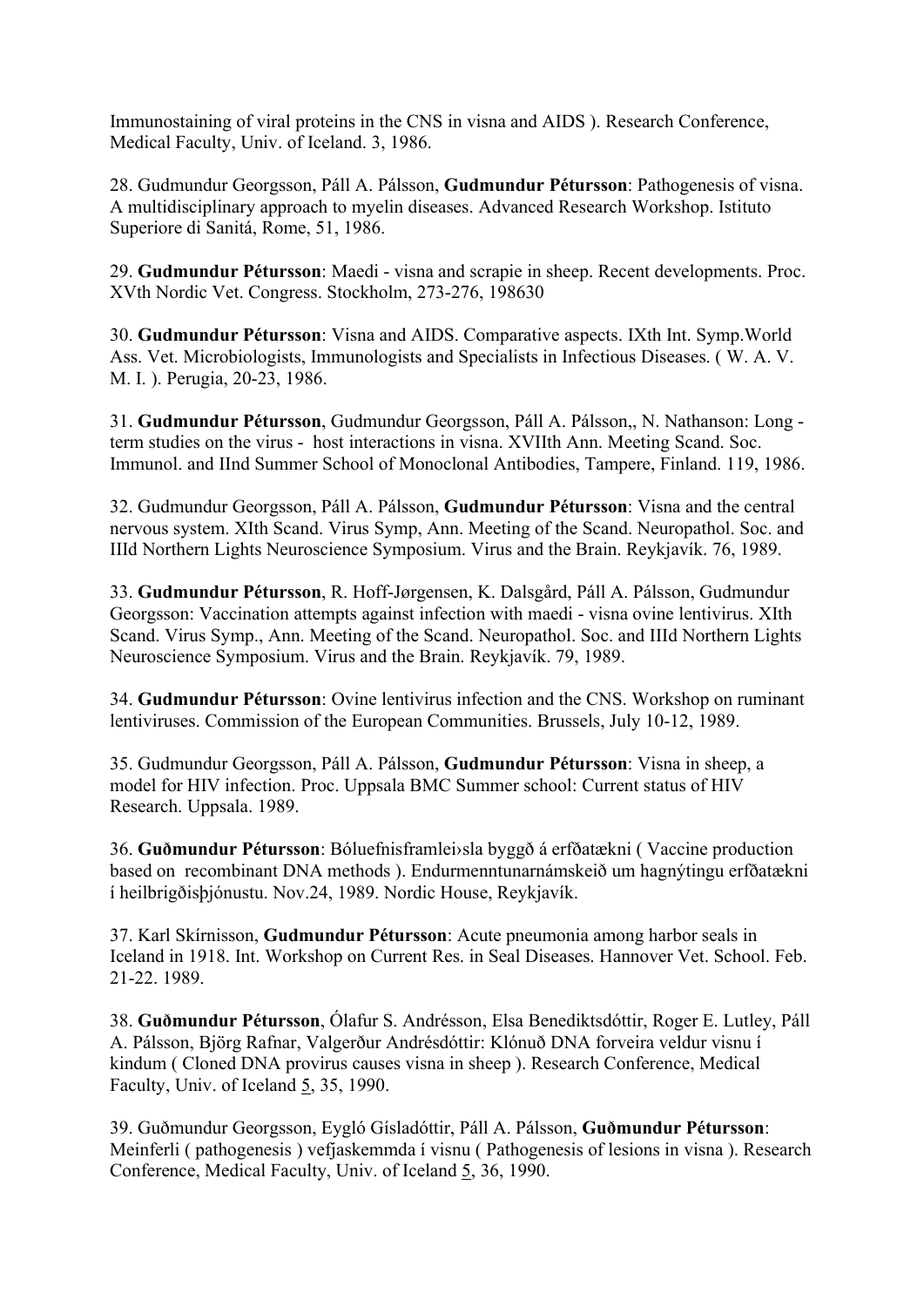40. Ólafur S. Andrésson, Elsa Benediktsdóttir, Björg Rafnar, Guðmundur Georgsson, Páll A. Pálsson, Guðmundur Pétursson: Meinvirkt visnuveiru DNA. Conference on Molecular Genetics. Nordic House, Reykhavík. 15,1990.

41. Gudmundur Georgsson, Páll A. Pálsson, Gudmundur Pétursson: Neuropathology and pathogenetic mechanisms of the central nervous system in visna, an ovine lentiviral infection. XIth Int. Congress of Neuropathol. Kyoto, Japan, 1990.

42. Ólafur S. Andrésson, Elsa Benediktsdóttir, Gudmundur Georgsson, Roger E. Lutley, Páll A. Pálsson, Gudmundur Pétursson: Isolation of a molecular clone of visna provirus DNA infectious in vitro and pathogenic in vivo. VIIIth Int. Congr. Virol. Berlin. 98, 1990.

43. Gudmundur Pétursson, Gudmundur Georgsson, Sigurbjörg Torsteinsdóttir: The distribution of infected cell types in ovine lentiviral infections. European Workshop on Small Ruminant Lentiviruses, Montana, Switzerland, March 22. - 26. 1992.

44. Sigurbjörg Torsteinsdóttir, Gudmundur Georgsson, Eygló Gísladóttir, Björg Rafnar, Páll A. Pálsson, Gudmundur Pétursson: Pathogenesis of central nervous system lesions in visna: cell-mediated immunity and lymphocyte subsets in blood, brain and cerebrospinal fluid. European Workshop on Small Ruminant Lentiviruses, Montana, Switzerland, March 22. - 26. 1992.

45. Gudmundur Pétursson: Experience with visna virus in Iceland. Slow Infections of the Central Nervous System: The Legacy of Dr. Björn Sigurdsson. Vísindaþing á vegum New York Academy of Sciences, Reykjavík 2.-5. júní 1993. ( Útdráttur ).

46. Ó. S. Andrésson, J.E. Elser, G.J. Tobin, J.D. Greenwood, M.A. Gonda, G. Georgsson, V. Andrésdóttir, E. Benediktsdóttir, H. M. Carlsdóttir, B. Rafnar, P.A. Pálsson, G.Pétursson: Nucleotide Sequence and Biological Properties of a Pathogenic Proviral Molecular Clone of Neurovirulent Visna Virus. Erindi flutt á minningarráðstefnu um Björn Sigurðsson ( Útdráttur ). Sjá að ofan.

47. G. Agnarsdóttir, S. fiorsteinsdóttir, G. Georgsson, E. Benediktsdóttir, E. Gunnarsson, P. A. Pálsson, G. Pétursson : The effect of Cyclosporin A ( CSA ) on visna infection in sheep. Veggspjald á minningarráðstefnu um Björn Sigurðsson ( Útdráttur ). Sjá að ofan.

48. S. fiorsteinsdóttir, G. Georgsson, E. Gísladóttir, B. Rafnar, P.A. Pálsson, G. Pétursson: Pathogenesis of central nervous system lesions in visna: Cell-mediated immunity and lymphocyte subsets in blood, brain and cerebrospinal fluid. Veggspjald á minningarráðstefnu um Björn Sigurðsson ( Útdráttur ). Sjá að ofan.

49. Gudmundur Pétursson : Visna, a Historical Perspective on Slow Viruses. Gene Therapy: New Frontiers. Alþjó›legt symposium í Dýflinni 18.-21. sept. 1994 á vegum International Association for Comparative Research on Leukemia and Related Diseases og Leukemia Society of America. Útdráttur ( nr. 30 ) í ráðstefnuriti, bls. 15. Boðsfyrirlestur.

50. Guðmundur Pétursson, P.Turelli, S. Matthíasdóttir, G. Georgsson, Ó. S. Andrésson, S. fiorsteinsdóttir, R. Vigne, V. Andrésdóttir, G. Agnarsdóttir, G. Quérat: Meinvirkni visnuveiru án dUTPasagens ( Pathogenicity of visna virus deleted in the dUTPase